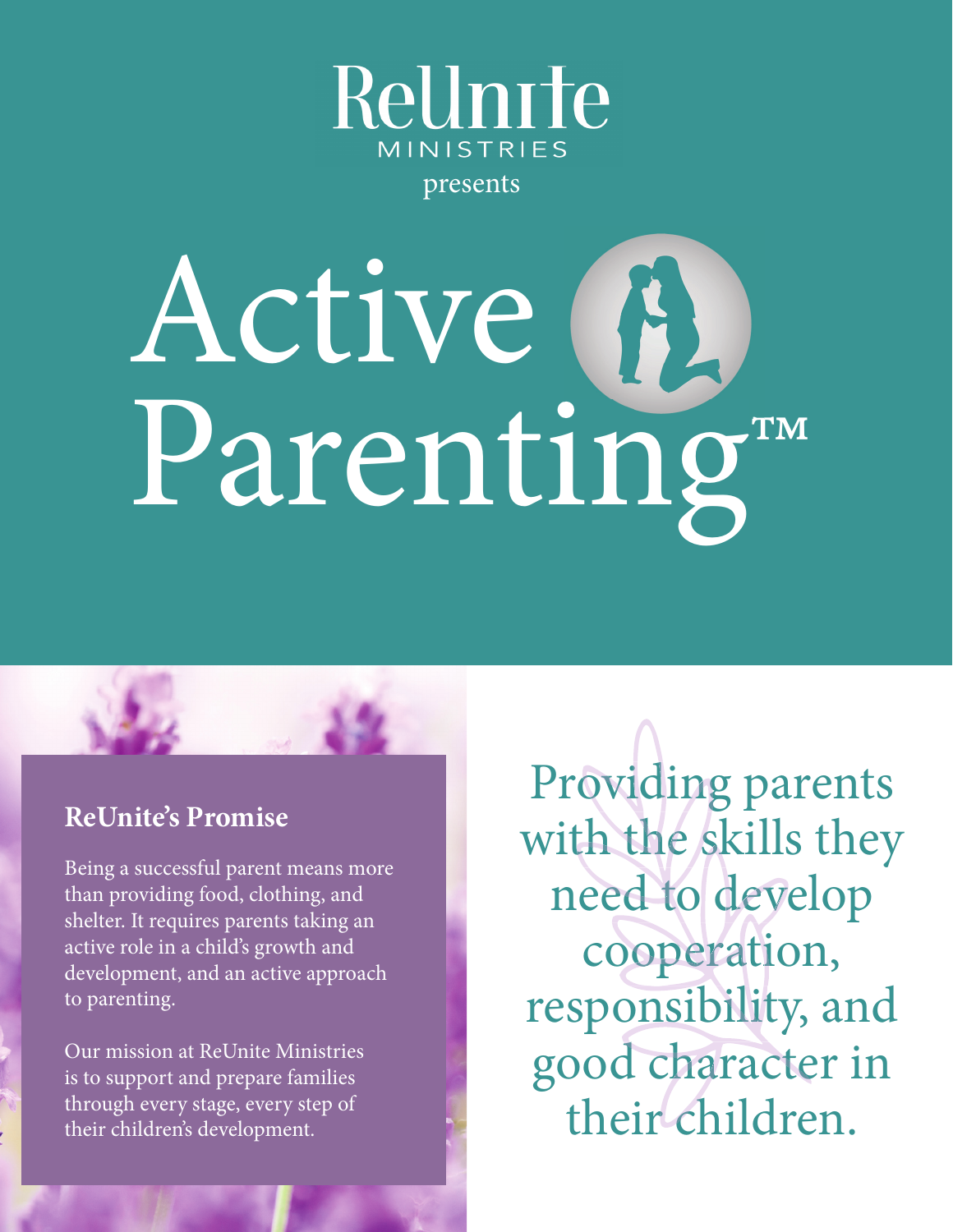## **Parenting Skills That Work**

Times have changed. And different times call for new parenting skills—especially today, when drug dealers and other negative influencers know how to motivate your children better than you do.

## **So, What Do You Do?**

If neither the old autocratic ways nor the newer permissive methods work, what does?

Active Parenting™.

This unique, six-week program helps you gain the skills you need to guide your children through what is certainly the most turbulent period of their lives.

Active Parenting is a group-centered program where you share real experiences with real parents. Through authentic situations, parents learn how to handle specific situations, guided by an experienced group leader who understands your challenges.

## **Together, You Discover:**

• Why old "reward-and-punishment" techniques almost always backfire.

• How raising your voice diminishes your effectiveness.

• How to communicate your values about sex, drugs, and alcohol, and other topics your teens need to hear from you.

## **Together, You Learn How To:**

• Discipline, not punish.

• Give freedom yet maintain constructive limits.

• Lose an argument and win your child's confidence, respect, and affection.

## **Who Benefits?**

Single parents, stepparents, foster parents, grandparents. Everyone gains insights and skills.

In just six sessions, parents learn how to handle these challenges:

#### **→ DRUGS**

How to help your child stay drug-free. Or to tell if your child is using them, and if so, what to do.

#### **SELF-ESTEEM**

How the right kinds of discipline (not punishment) nourish self-esteem and teach responsibility at the same time.

#### **OBEDIENCE**

Simple communication skills break the barriers to communication.

#### **COURAGE**

The most important gift you can give your child. Learn 12 ways you can deliver it.

#### **RESPECT**

The secret to getting it and giving it.

#### **RESPONSIBILITY**

How to instill values that lead to contributing citizens.